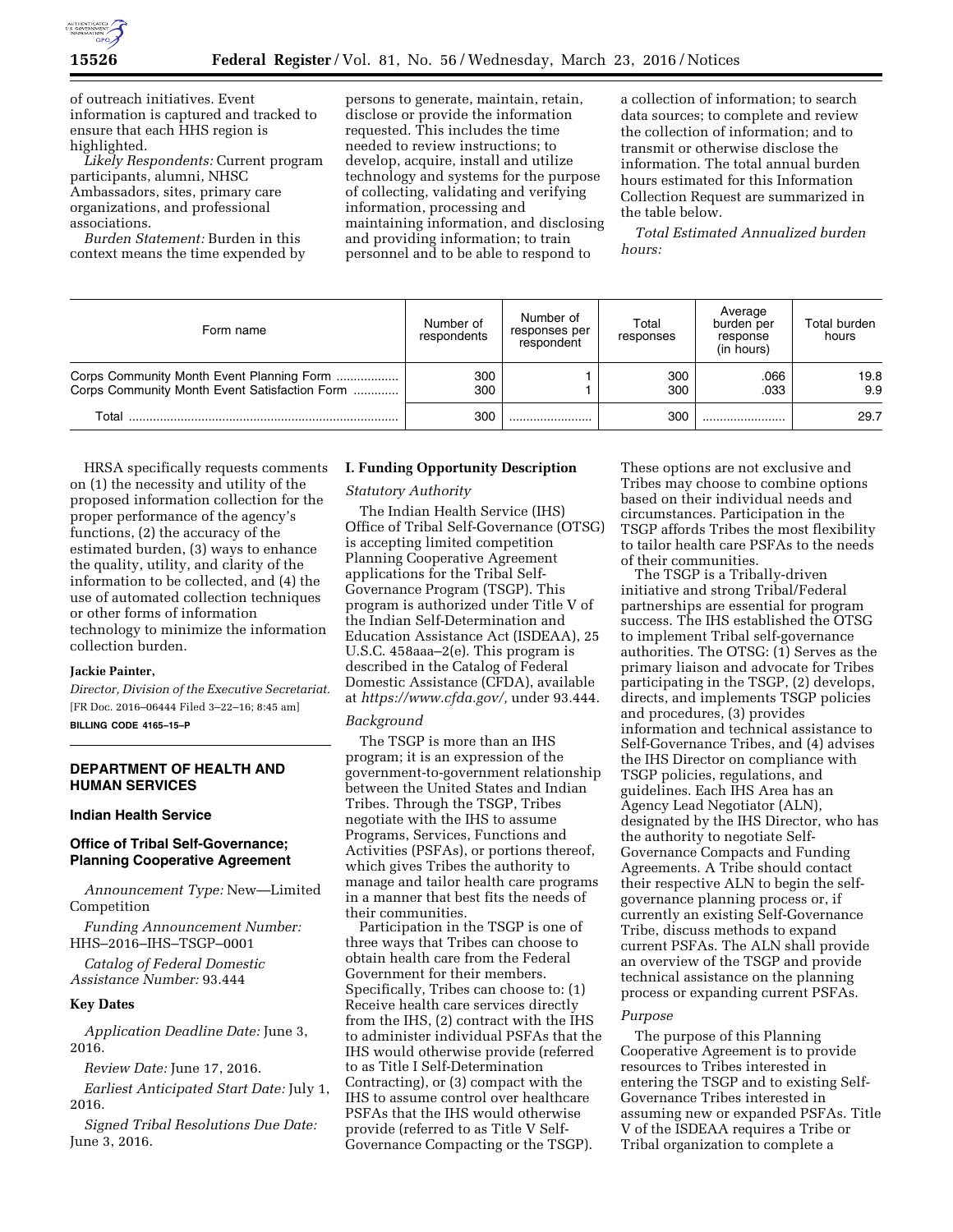planning phase to the satisfaction of the Tribe. The planning phase must include legal and budgetary research and internal Tribal government planning and organization preparation relating to the administration of health care programs. *See* 25 U.S.C. 458aaa–2(d).

The planning phase helps Tribes make informed decisions about which PSFAs to assume and what organizational changes or modifications are necessary to successfully support those PSFAs. A thorough planning phase improves timeliness and efficiency of negotiations and ensures that the Tribe is fully prepared to assume the transfer of IHS PSFAs to the Tribal health program.

A Planning Cooperative Agreement is not a prerequisite to enter the TSGP and a Tribe may use other resources to meet the planning requirements. Tribes that receive a Planning Cooperative Agreement are not obligated to participate in the TSGP and may choose to delay or decline participation based on the outcome of their planning activities. This also applies to existing Self-Governance Tribes exploring the option to expand their current PSFAs or assume additional PSFAs.

### *Limited Competition Justification*

There is limited competition under this announcement because the authorizing legislation restricts eligibility to Tribes that meet specific criteria. *See* 25 U.S.C. 458aaa–2(e); 42 CFR 137.24–26; *see* also 42 CFR 137.10.

#### **II. Award Information**

# *Type of Award*

Cooperative Agreement.

#### *Estimated Funds Available*

The total amount of funding identified for the current fiscal year (FY) 2016 is approximately \$600,000. Individual award amounts are anticipated to be \$120,000. The amount of funding available for competing awards issued under this announcement is subject to the availability of appropriations and budgetary priorities of the Agency. The IHS is under no obligation to make awards that are selected for funding under this announcement.

# *Anticipated Number of Awards*

Approximately five awards will be issued under this program announcement.

### *Project Period*

The project period is for 12 months and will run consecutively from July 1, 2016 to June 30, 2017.

## *Cooperative Agreement*

Cooperative agreements awarded by the Department of Health and Human Services (HHS) are administered under the same policies as a grant. The funding agency (IHS) is required to have substantial programmatic involvement in the project during the entire award segment. Below is a detailed description of the level of involvement required for both IHS and the grantee. IHS will be responsible for activities listed under section A and the grantee will be responsible for activities listed under section B as stated:

# *Substantial Involvement Description for the TSGP Planning Cooperative Agreement*

A. IHS Programmatic Involvement

(1) Provide descriptions of PSFAs and associated funding at all organizational levels (Service Unit, Area, and Headquarters), including funding formulas and methodologies related to determining Tribal shares.

(2) Meet with Planning Cooperative Agreement recipient to provide program information and discuss methods currently used to manage and deliver health care.

(3) Identify and provide statutes, regulations, and policies that provide authority for administering IHS programs.

(4) Provide technical assistance on the IHS budget, Tribal shares, and other topics as needed.

B. Grantee Cooperative Agreement Award Activities

(1) Research and analyze the complex IHS budget to gain a thorough understanding of funding distribution at all organizational levels and to determine which PSFAs the Tribe may elect to assume or expand.

(2) Establish a process by which Tribes may approach the IHS to identify PSFAs and associated funding that may be incorporated into their current programs.

(3) Determine the Tribe's share of each PSFA and evaluate the current level of healthcare services being provided to make an informed decision on new or expanded program assumption(s).

### **III. Eligibility Information**

# 1. Eligibility

To be eligible for this Limited Competition Planning Cooperative Agreement under this announcement, an applicant must:

A. Be an ''Indian Tribe'' as defined in 25 U.S.C. 450b(e); a ''Tribal Organization'' as defined in 25 U.S.C.

450b(l); or an ''Inter-Tribal Consortium'' as defined at 42 CFR 137.10. However, Alaska Native Villages or Alaska Native Village Corporations are not eligible if they are located within the area served by an Alaska Native regional health entity. *See* Consolidated Appropriations Act, 2014, Public Law 113–76. By statute, the Native Village of Eyak, Eastern Aleutian Tribes, and the Council for Athabascan Tribal Governments have also been deemed Alaska Native regional health entities and therefore are eligible to apply. Those Alaska Tribes not represented by a Self-Governance Tribal consortium Funding Agreement within their area may still be considered to participate in the TSGP.

B. Demonstrate, for three fiscal years, financial stability and financial management capability. The Indian Tribe must provide evidence that, for the three years prior to participation in Self-Governance, the Indian Tribe has had no uncorrected significant and material audit exceptions in the required annual audit of the Indian Tribe's Self-Determination Contracts or Self-Governance Funding Agreements with any Federal agency. *See* 25 U.S.C. 458aaa–2; 42 CFR 137.15–23.

For Tribes or Tribal organizations that expended \$750,000 or more (\$500,000 for FYs ending after December 31, 2003) in Federal awards, the OTSG shall retrieve the audits directly from the Federal Audit Clearinghouse.

For Tribes or Tribal organizations that expended less than \$750,000 (\$500,000 for FYs ending after December 31, 2003) in Federal awards, the Tribe or Tribal organization must provide evidence of the program review correspondence from IHS or Bureau of Indian Affairs officials. *See* 42 CFR 137.21–23.

Meeting the eligibility criteria for a Planning Cooperative Agreement does not mean that a Tribe or Tribal organization is eligible for participation in the IHS TSGP under Title V of the ISDEAA. *See* 25 U.S.C. 458aaa–2; 42 CFR 137.15–23. For additional information on eligibility for the IHS TSGP, please visit the Eligibility and Funding page on the OTSG Web site, located at: *[http://www.ihs.gov/](http://www.ihs.gov/SelfGovernance) [SelfGovernance.](http://www.ihs.gov/SelfGovernance)* 

**Note:** Please refer to Section IV.2 (Application and Submission Information/ Subsection 2, Content and Form of Application Submission) for additional proof of applicant status documents required such as Tribal resolutions, proof of non-profit status, etc.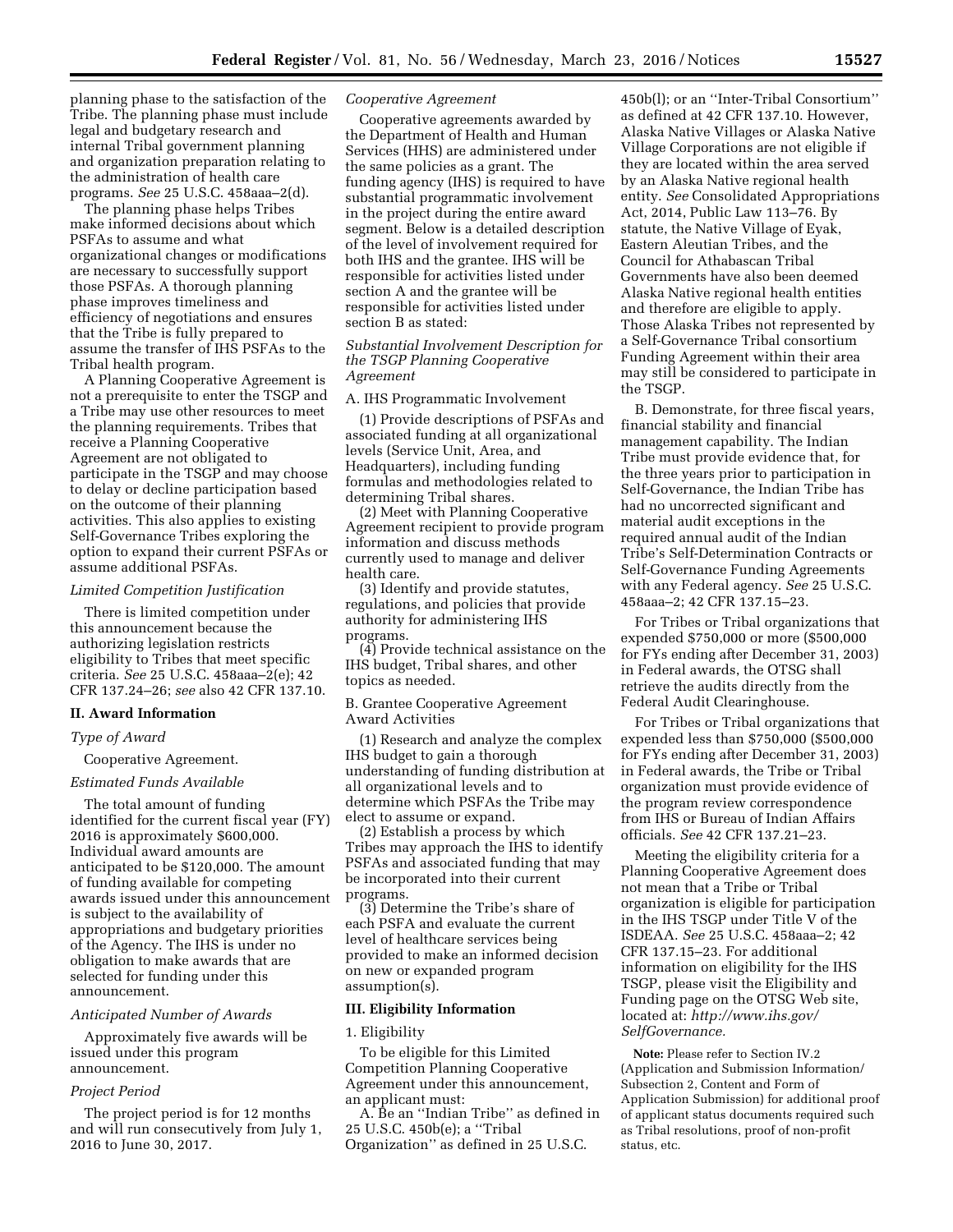# 2. Cost Sharing or Matching

The IHS does not require matching funds or cost sharing for grants or cooperative agreements.

#### 3. Other Requirements

If application budgets exceed the highest dollar amount outlined under the ''Estimated Funds Available'' section within this funding announcement, the application will be considered ineligible and will not be reviewed for further consideration. If deemed ineligible, IHS will not return the application. The applicant will be notified by email by the Division of Grants Management (DGM) of this decision.

### Tribal Resolution

An Indian Tribe or Tribal organization that is proposing a project affecting another Indian Tribe must include *resolutions from all affected Tribes to be served.* Applications by Tribal organizations will not require a specific Tribal resolution if the current Tribal resolution(s) under which they operate would encompass the proposed grant activities.

An official signed Tribal resolution must be received by the DGM prior to a Notice of Award being issued to any applicant selected for funding. However, if an official signed Tribal resolution cannot be submitted with the electronic application submission prior to the official application deadline date, a draft Tribal resolution must be submitted by the deadline in order for the application to be considered complete and eligible for review. The draft tribal resolution is not in lieu of the required signed resolution, but is acceptable until a signed resolution is received. If an official signed Tribal resolution is not received by DGM when funding decisions are made, then a Notice of Award will not be issued to that applicant and they will not receive any IHS funds until such time as they have submitted a signed resolution to the Grants Management Specialist listed in this Funding Announcement.

An applicant submitting any of the above additional documentation after the initial application submission due date is required to ensure the information was received by the IHS by obtaining documentation confirming delivery (*i.e.* FedEx tracking, postal return receipt, etc.).

# **IV. Application and Submission Information**

# *1. Obtaining Application Materials*

The application package and detailed instructions for this announcement can

be found at *<http://www.Grants.gov>*or *[http://www.ihs.gov/dgm/funding/.](http://www.ihs.gov/dgm/funding/)* 

Questions regarding the electronic application process may be directed to Mr. Paul Gettys at (301) 443–2114 or (301) 443–5204.

# *2. Content and Form Application Submission*

The applicant must include the project narrative as an attachment to the application package. Mandatory documents for all applicants include:

• Table of contents.

• Abstract (one page) summarizing the project.

• Application forms:

 $\circ$  SF–424, Application for Federal Assistance.

○ SF-424A, Budget Information— Non-Construction Programs.

Æ SF–424B, Assurances—Non-Construction Programs.

• Budget Justification and Narrative (must be single spaced and not exceed five pages).

• Project Narrative (must be single spaced and not exceed ten pages).

 $\circ$  Background information on the Tribe or Tribal organization.

 $\circ$  Proposed scope of work, objectives, and activities that provide a description of what will be accomplished, including a one-page Timeframe Chart.

• Tribal Resolution(s).

• 501(c)(3) Certificate (if applicable).

- Biographical sketches for all Key Personnel.
- Contractor/Consultant resumes or qualifications and scope of work.

• Disclosure of Lobbying Activities (SF–LLL).

• Certification Regarding Lobbying (GG-Lobbying Form).

• Copy of current Negotiated Indirect Cost rate (IDC) agreement (required) in order to receive IDC.

• Organizational Chart (optional).

Public Policy Requirements

All Federal-wide public policies apply to IHS grants and cooperative agreements with exception of the Discrimination policy.

Requirements for Project and Budget Narratives

*A. Project Narrative:* This narrative should be a separate Word document that is no longer than ten pages and must: Be single-spaced, be type written, have consecutively numbered pages, use black type not smaller than 12 characters per one inch, and be printed on one side only of standard size 81⁄2″ x 11″ paper.

Be sure to succinctly address and answer all questions listed under the narrative and place them under the

evaluation criteria (refer to Section V.1, Evaluation criteria in this announcement) and place all responses and required information in the correct section (noted below), or it shall not be considered or scored. These narratives will assist the Objective Review Committee (ORC) in becoming familiar with the applicant's activities and accomplishments prior to a cooperative agreement award. If the narrative exceeds the page limit, only the first ten pages will be reviewed. The ten page limit for the narrative does not include the work plan, standard forms, Tribal resolutions, table of contents, budget and budget justifications/narratives, and/or other appendix items.

There are three parts to the narrative: Part A—Program Information; Part B— Program Planning and Evaluation; and Part C—Program Report. See below for additional details about what must be included in the narrative.

Part A: Program Information (4 Page Limitation)

# Section 1: Needs

Introduction and Need for Assistance

Describe the Tribe's current health program activities, including: How long it has been operating, the programs or services currently being provided, and if the applicant is currently administering any ISDEAA Title I Self-Determination Contracts or Title V Self-Governance Compacts. Identify the need for assistance and how the Planning Cooperative Agreement would benefit the health activities the Tribe is currently administering.

Part B: Program Planning and Evaluation (4 Page Limitation)

Section 1: Program Plans

Project Objective(s), Work Plan and Approach

State in measurable terms the objectives and appropriate activities to achieve the following Cooperative Agreement Recipient Award Activities:

(a) Research and analyze the complex IHS budget to gain a thorough understanding of funding distribution at all organizational levels and determine which PSFAs the Tribe may elect to assume or expand.

(b) Establish a process to identify PSFAs and associated funding that may be incorporated into current programs.

(c) Determine the Tribe's share of each PSFA and evaluate the current level of health care services being provided to make an informed decision on new program assumption(s).

Describe how the objectives are consistent with the purpose of the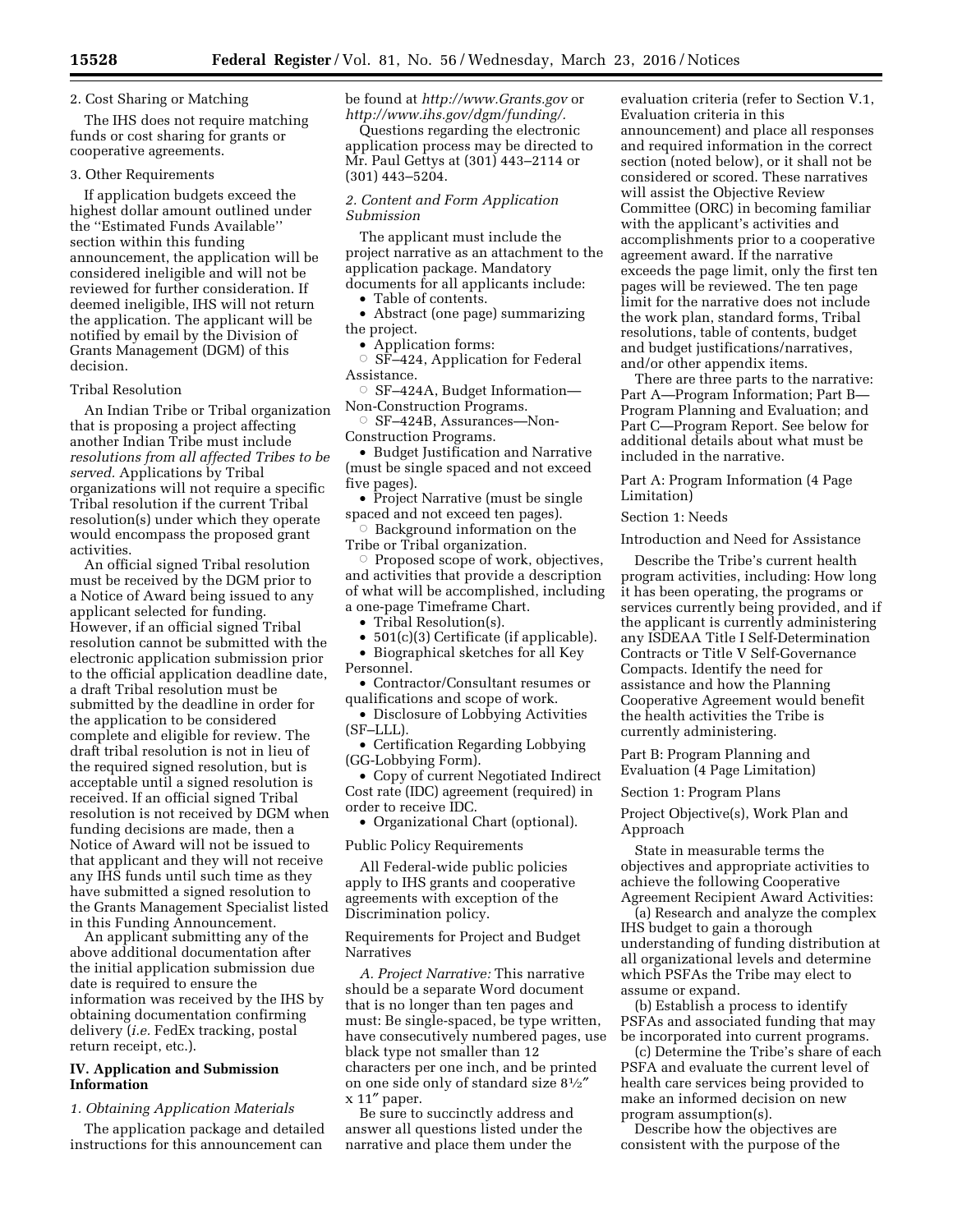program, the needs of the people to be served, and how they will be achieved within the proposed time frame. Identify the expected results, benefits, and outcomes or products to be derived from each objective of the project.

# Organizational Capabilities, Key Personnel and Qualifications

Describe the organizational structure of the Tribe and its ability to manage the proposed project. Include resumes or position descriptions of key staff showing requisite experience and expertise. If applicable, include resumes and scope of work for consultants that demonstrate experience and expertise relevant to the project.

# Section 2: Program Evaluation

Define the criteria to be used to evaluate planning activities. Describe fully and clearly the methodology that will be used to determine if the needs identified are being met and if the outcomes are being achieved. This section must address the following questions:

(a) Are the goals and objectives measurable and consistent with the purpose of the program and the needs of the people to be served?

(b) Are they achievable within the proposed time frame?

Part C: Program Report (2 Page Limitation)

Section 1: Describe major accomplishments over the last 24 months. Please identify and describe significant health related accomplishments associated with the delivery of quality health services. Provide a comparison of the actual accomplishments to the goals established for the project period, or if applicable, provide justification for the lack of progress. This section should highlight major program achievements over the last 24 months.

Section 2: Describe major activities over the last 24 months. Please provide an overview of significant program activities associated with the delivery of quality health services over the last 24 months. This section should address significant program activities including those related to the accomplishments listed in the previous section.

*B. Budget Narrative:* This narrative must include a line item budget with a narrative justification for all expenditures identifying reasonable and allowable costs necessary to accomplish the goals and objectives as outlined in the project narrative. Budget should match the scope of work described in the project narrative. The page limitation should not exceed five pages.

# *3. Submission Dates and Times*

Applications must be submitted electronically through Grants.gov by 11:59 p.m. Eastern Daylight Time (EDT) on the Application Deadline Date listed in the Key Dates section on page one of this announcement. Any application received after the application deadline will not be accepted for processing, nor will it be given further consideration for funding. Grants.gov will notify the applicant via email if the application is rejected.

If technical challenges arise and assistance is required with the electronic application process, contact Grants.gov Customer Support via email to *[support@grants.gov](mailto:support@grants.gov)* or at (800) 518– 4726. Customer Support is available to address questions 24 hours a day, 7 days a week (except on Federal holidays). If problems persist, contact Mr. Paul Gettys (*[Paul.Gettys@ihs.gov](mailto:Paul.Gettys@ihs.gov)*), DGM Grant Systems Coordinator, by telephone at (301) 443–2114 or (301) 443–5204. Please be sure to contact Mr. Gettys at least ten days prior to the application deadline. Please do not contact the DGM until you have received a Grants.gov tracking number. In the event you are not able to obtain a tracking number, call the DGM as soon as possible.

If the applicant needs to submit a paper application instead of submitting electronically through Grants.gov, a waiver must be requested. Prior approval must be requested and obtained from Mr. Robert Tarwater, Director, DGM. The waiver must: (1) Be documented in writing (emails are acceptable), *before* submitting a paper application, and (2) include clear justification for the need to deviate from the required electronic grants submission process. A written waiver request must be sent to *[GrantsPolicy@](mailto:GrantsPolicy@ihs.gov) [ihs.gov](mailto:GrantsPolicy@ihs.gov)* with a copy to *[Robert.Tarwater@](mailto:Robert.Tarwater@ihs.gov) [ihs.gov.](mailto:Robert.Tarwater@ihs.gov)* Once the waiver request has been approved, the applicant will receive a confirmation of approval email containing submission instructions and the mailing address to submit the application. A copy of the written approval *must* be submitted along with the hardcopy of the application that is mailed to DGM. Paper applications that are submitted without a copy of the signed waiver from the Director of Grants Management will not be reviewed or considered for funding. The applicant will be notified via email of this decision by the Grants Management Officer of the DGM. Paper applications must be received by the DGM no later than 5:00 p.m., EDT, on the Application Deadline Date listed in the Key Dates section on page one of this

announcement. Late applications will not be accepted for processing or considered for funding.

#### *4. Intergovernmental Review*

Executive Order 12372 requiring intergovernmental review is not applicable to this program.

# *5. Funding Restrictions*

• Pre-award costs are not allowable.

• The available funds are inclusive of direct and appropriate indirect costs.

• Only one grant/cooperative agreement will be awarded per applicant per grant cycle. Tribes cannot apply for both the Planning Cooperative Agreement and the Negotiation Cooperative Agreement within the same grant cycle.

• IHS will not acknowledge receipt of applications.

# *6. Electronic Submission Requirements*

All applications must be submitted electronically. Please use the *[http://](http://www.Grants.gov) [www.Grants.gov](http://www.Grants.gov)* Web site to submit an application electronically and select the ''Find Grant Opportunities'' link on the homepage. Download a copy of the application package, complete it offline, and then upload and submit the completed application via the *[http://](http://www.Grants.gov) [www.Grants.gov](http://www.Grants.gov)* Web site. Electronic copies of the application may not be submitted as attachments to email messages addressed to IHS employees or offices.

If the applicant receives a waiver to submit paper application documents, they must follow the rules and timelines that are noted below. The applicant must seek assistance at least ten days prior to the Application Deadline Date listed in the Key Dates section on page one of this announcement.

Applicants that do not adhere to the timelines for System for Award Management (SAM) and/or *[http://](http://www.Grants.gov) [www.Grants.gov](http://www.Grants.gov)* registration or that fail to request timely assistance with technical issues will not be considered for a waiver to submit a paper application.

Please be aware of the following: • Please search for the application package in *<http://www.Grants.gov>* by entering the CFDA number or the Funding Opportunity Number. Both numbers are located in the header of this announcement.

• If you experience technical challenges while submitting your application electronically, please contact Grants.gov Support directly at: *[support@grants.gov](mailto:support@grants.gov)* or (800) 518–4726. Customer Support is available to address questions 24 hours a day, 7 days a week (except on Federal holidays).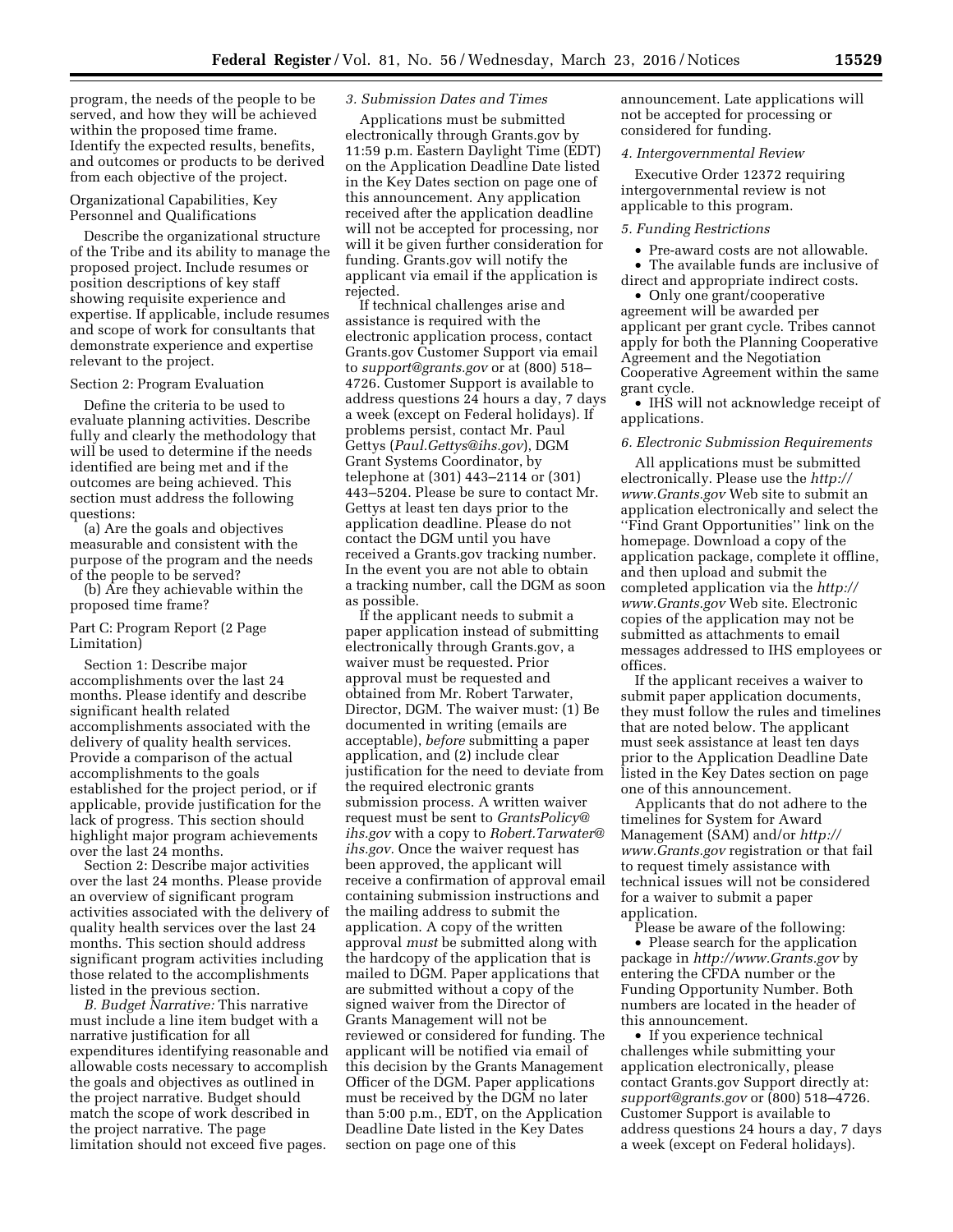• Upon contacting Grants.gov, obtain a tracking number as proof of contact. The tracking number is helpful if there are technical issues that cannot be resolved and a waiver from the agency must be obtained.

• If it is determined that a waiver is needed, the applicant must submit a request in writing (emails are acceptable) to *[GrantsPolicy@ihs.gov](mailto:GrantsPolicy@ihs.gov)*  with a copy to *[Robert.Tarwater@ihs.gov.](mailto:Robert.Tarwater@ihs.gov)*  Please include a clear justification for the need to deviate from the standard electronic submission process.

• If the waiver is approved, the application should be sent directly to the DGM by the Application Deadline Date listed in the Key Dates section on page one of this announcement.

• Applicants are strongly encouraged not to wait until the deadline date to begin the application process through Grants.gov as the registration process for SAM and Grants.gov could take up to fifteen working days.

• Please use the optional attachment feature in Grants.gov to attach additional documentation that may be requested by the DGM.

• All applicants must comply with any page limitation requirements described in this Funding Announcement.

• After electronically submitting the application, the applicant will receive an automatic acknowledgment from Grants.gov that contains a Grants.gov tracking number. The DGM will download the application from Grants.gov and provide necessary copies to the appropriate agency officials. Neither the DGM nor the OTSG will notify the applicant that the application has been received.

• Email applications will not be accepted under this announcement.

# Dun and Bradstreet (D&B) Data Universal Numbering System (DUNS)

All IHS applicants and grantee organizations are required to obtain a DUNS number and maintain an active registration in the SAM database. The DUNS number is a unique 9-digit identification number provided by D&B which uniquely identifies each entity. The DUNS number is site specific; therefore, each distinct performance site may be assigned a DUNS number. Obtaining a DUNS number is easy, and there is no charge. To obtain a DUNS number, please access it through *[http://](http://fedgov.dnb.com/webform)  [fedgov.dnb.com/webform,](http://fedgov.dnb.com/webform)* or to expedite the process, call (866) 705–5711.

All HHS recipients are required by the Federal Funding Accountability and Transparency Act of 2006, as amended (''Transparency Act''), to report information on sub-awards.

Accordingly, all IHS grantees must notify potential first-tier sub-recipients that no entity may receive a first-tier sub-award unless the entity has provided its DUNS number to the prime grantee organization. This requirement ensures the use of a universal identifier to enhance the quality of information available to the public pursuant to the Transparency Act.

## System for Award Management (SAM)

Organizations that were not registered with Central Contractor Registration (CCR) and have not registered with SAM will need to obtain a DUNS number first and then access the SAM online registration through the SAM home page at *<https://www.sam.gov>* (U.S. organizations will also need to provide an Employer Identification Number from the Internal Revenue Service that may take an additional 2–5 weeks to become active). Completing and submitting the registration takes approximately one hour to complete and SAM registration will take 3–5 business days to process. Registration with the SAM is free of charge. Applicants may register online at *[https://www.sam.gov.](https://www.sam.gov)* 

Additional information on implementing the Transparency Act, including the specific requirements for DUNS and SAM, can be found on the IHS Grants Management, Grants Policy Web site: *[http://www.ihs.gov/dgm/](http://www.ihs.gov/dgm/policytopics/) [policytopics/.](http://www.ihs.gov/dgm/policytopics/)* 

#### **V. Application Review Information**

The instructions for preparing the application narrative also constitute the evaluation criteria for reviewing and scoring the application. Weights assigned to each section are noted in parentheses. The ten-page narrative should be written in a manner that is clear and concise to outside reviewers unfamiliar with prior related activities of the applicant. It should be well organized, succinct, and contain all information necessary for reviewers to understand the project fully. Points will be assigned to each evaluation criteria adding up to a total of 100 points. A minimum score of 60 points is required for funding. Points are assigned as follows:

## *1. Criteria*

A. Introduction and Need for Assistance (25 Points)

Describe the Tribe's current health program activities, including: How long it has been operating, programs or services currently being provided and if the applicant is currently administering any ISDEAA Title I Self-Determination

Contracts or Title V Self-Governance Compacts. Identify the need for assistance and how the Planning Cooperative Agreement would benefit the health activities the Tribe is currently administering.

B. Project Objective(s), Work Plan and Approach (25 Points)

State in measurable terms the objectives and appropriate activities to achieve the following Cooperative Agreement Recipient Award Activities:

(1) Research and analyze the complex IHS budget to gain a thorough understanding of funding distribution at all organizational levels and to determine which PSFAs the Tribe may elect to assume or expand.

(2) Establish a process to identify PSFAs and associated funding that may be incorporated into current programs.

(3) Determine the Tribe's share of each PSFA and evaluate the current level of health care services being provided to make an informed decision on new program assumption(s).

(4) Describe how the objectives are consistent with the purpose of the program, the needs of the people to be served, and how the objectives will be achieved within the proposed time frame. Identify the expected results, benefits, and outcomes or products to be derived from each objective of the project.

C. Program Evaluation (25 Points)

Define the criteria to be used to evaluate planning activities. Clearly describe the methodologies and parameters that will be used to determine if the needs identified are being met and if the outcomes identified are being achieved. Are the goals and objectives measurable and consistent with the purpose of the program and meet the needs of the people to be served? Are they achievable within the proposed time frame? Describe how the assumption of PSFAs enhances sustainable health delivery. Ensure the measurement includes activities that will lead to sustainability.

D. Organizational Capabilities, Key Personnel and Qualifications (15 Points)

Describe the organizational structure of the Tribe and its ability to manage the proposed project. Include resumes or position descriptions of key staff showing requisite experience and expertise. If applicable, include resumes and scope of work for consultants that demonstrate experience and expertise relevant to the project.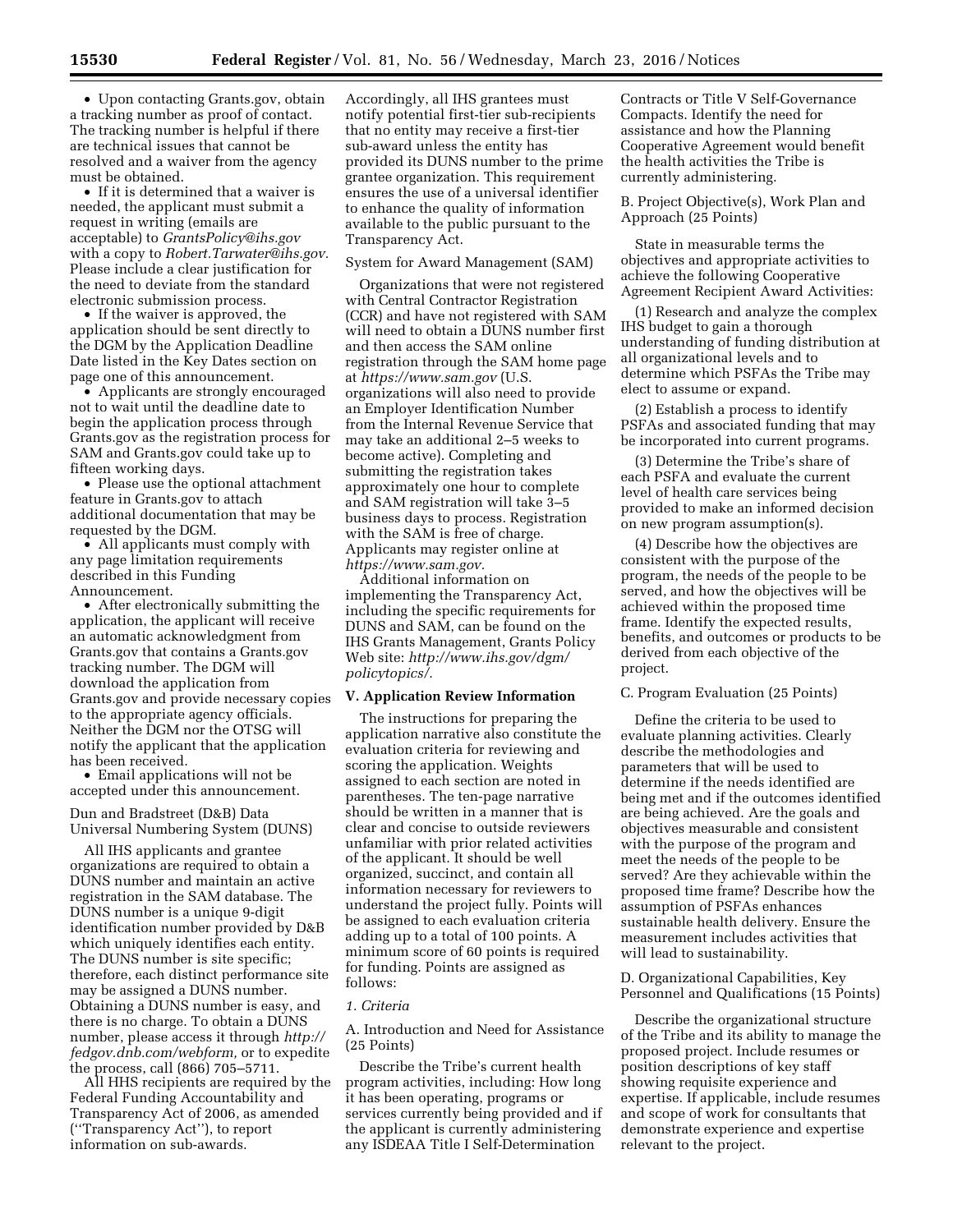E. Categorical Budget and Budget Justification (10 Points)

Submit a budget with a narrative describing the budget request and matching the scope of work described in the project narrative. Justify all expenditures identifying reasonable and allowable costs necessary to accomplish the goals and objectives as outlined in the project narrative.

Additional Documents Can Be Uploaded as Appendix Items in Grants.gov

• Work plan, logic model and/or time line for proposed objectives.

• Position descriptions for key staff.

• Resumes of key staff that reflect current duties.

• Consultant or contractor proposed scope of work and letter of commitment (if applicable).

• Current Indirect Cost Agreement.

• Organizational chart.

• Map of area identifying project location(s).

• Additional documents to support narrative (*i.e.* data tables, key news articles, etc.).

# *2. Review and Selection*

Each application will be prescreened by the DGM staff for eligibility and completeness as outlined in the funding announcement. Applications that meet the eligibility criteria shall be reviewed for merit by the ORC based on evaluation criteria in this funding announcement. The ORC could be composed of both Tribal and Federal reviewers appointed by the OTSG to review and make recommendations on these applications. The technical review process ensures selection of quality projects in a national competition for limited funding. Incomplete applications and applications that are non-responsive to the eligibility criteria will not be referred to the ORC. The applicant will be notified via email of this decision by the Grants Management Officer of the DGM. Applicants will be notified by DGM, via email, to outline minor missing components (*i.e.,* budget narratives, audit documentation, key contact form) needed for an otherwise complete application. All missing documents must be sent to DGM on or before the due date listed in the email of notification of missing documents required.

To obtain a minimum score for funding by the ORC, applicants must address all program requirements and provide all required documentation.

# **VI. Award Administration Information**

#### *1. Award Notices*

The Notice of Award (NoA) is a legally binding document signed by the Grants Management Officer and serves as the official notification of the grant award. The NoA will be initiated by the DGM in our grant system, GrantSolutions (*[https://](https://www.grantsolutions.gov) [www.grantsolutions.gov](https://www.grantsolutions.gov)*). Each entity that is approved for funding under this announcement will need to request or have a user account in GrantSolutions in order to retrieve their NoA. The NoA is the authorizing document for which funds are dispersed to the approved entities and reflects the amount of Federal funds awarded, the purpose of the grant, the terms and conditions of the award, the effective date of the award, and the budget/project period.

#### Disapproved Applicants

Applicants who received a score less than the recommended funding level for approval (60 points) and were deemed to be disapproved by the ORC, will receive an Executive Summary Statement from the IHS program office within 30 days of the conclusion of the ORC outlining the strengths and weaknesses of their application submitted. The OTSG will also provide additional contact information as needed to address questions and concerns as well as provide technical assistance if desired.

### Approved But Unfunded Applicants

Approved but unfunded applicants that met the minimum scoring range and were deemed by the ORC to be ''Approved'', but were not funded due to lack of funding, will have their applications held by DGM for a period of one year. If additional funding becomes available during the course of FY 2016, the approved but unfunded application may be re-considered by the OTSG for possible funding. The applicant will also receive an Executive Summary Statement from the OTSG within 30 days of the conclusion of the ORC.

**Note:** Any correspondence other than the official NoA signed by an IHS Grants Management Official announcing to the Project Director that an award has been made to their organization is not an authorization to implement their program on behalf of IHS.

### *2. Administrative Requirements*

Cooperative agreements are administered in accordance with the following regulations, policies, and OMB cost principles:

A. The criteria as outlined in this Program Announcement.

B. Administrative Regulations for Grants:

• Uniform Administrative

- Requirements for HHS Awards, located at 45 CFR part 75.
- C. Grants Policy:
- HHS Grants Policy Statement,

Revised 01/07.

D. Cost Principles:

• Uniform Administrative

Requirements for HHS Awards, ''Cost Principles,'' located at 45 CFR part 75, subpart E.

E. Audit Requirements:

• Uniform Administrative Requirements for HHS Awards, ''Audit Requirements,'' located at 45 CFR part 75, subpart F.

#### *3. Indirect Costs*

This section applies to all grant recipients that request reimbursement of indirect costs (IDC) in their grant application. In accordance with HHS Grants Policy Statement, Part II–27, IHS requires applicants to obtain a current IDC rate agreement prior to award. The rate agreement must be prepared in accordance with the applicable cost principles and guidance as provided by the cognizant agency or office. A current rate covers the applicable grant activities under the current award's budget period. If the current rate is not on file with the DGM at the time of award, the IDC portion of the budget will be restricted. The restrictions remain in place until the current rate is provided to the DGM.

Generally, IDC rates for IHS grantees are negotiated with the Division of Cost Allocation (DCA) *<https://rates.psc.gov/>*  and the Department of Interior (Interior Business Center) *[https://www.doi.gov/](https://www.doi.gov/ibc/services/finance/indirect-Cost-Services/indian-tribes) [ibc/services/finance/indirect-Cost-](https://www.doi.gov/ibc/services/finance/indirect-Cost-Services/indian-tribes)[Services/indian-tribes.](https://www.doi.gov/ibc/services/finance/indirect-Cost-Services/indian-tribes)* For questions regarding the indirect cost policy, please call the Grants Management Specialist listed under ''Agency Contacts'' or the main DGM office at (301) 443–5204.

#### *4. Reporting Requirements*

The grantee must submit required reports consistent with the applicable deadlines. Failure to submit required reports within the time allowed may result in suspension or termination of an active grant, withholding of additional awards for the project, or other enforcement actions such as withholding of payments or converting to the reimbursement method of payment. Continued failure to submit required reports may result in one or both of the following: (1) The imposition of special award provisions; and (2) the non-funding or non-award of other eligible projects or activities. This requirement applies whether the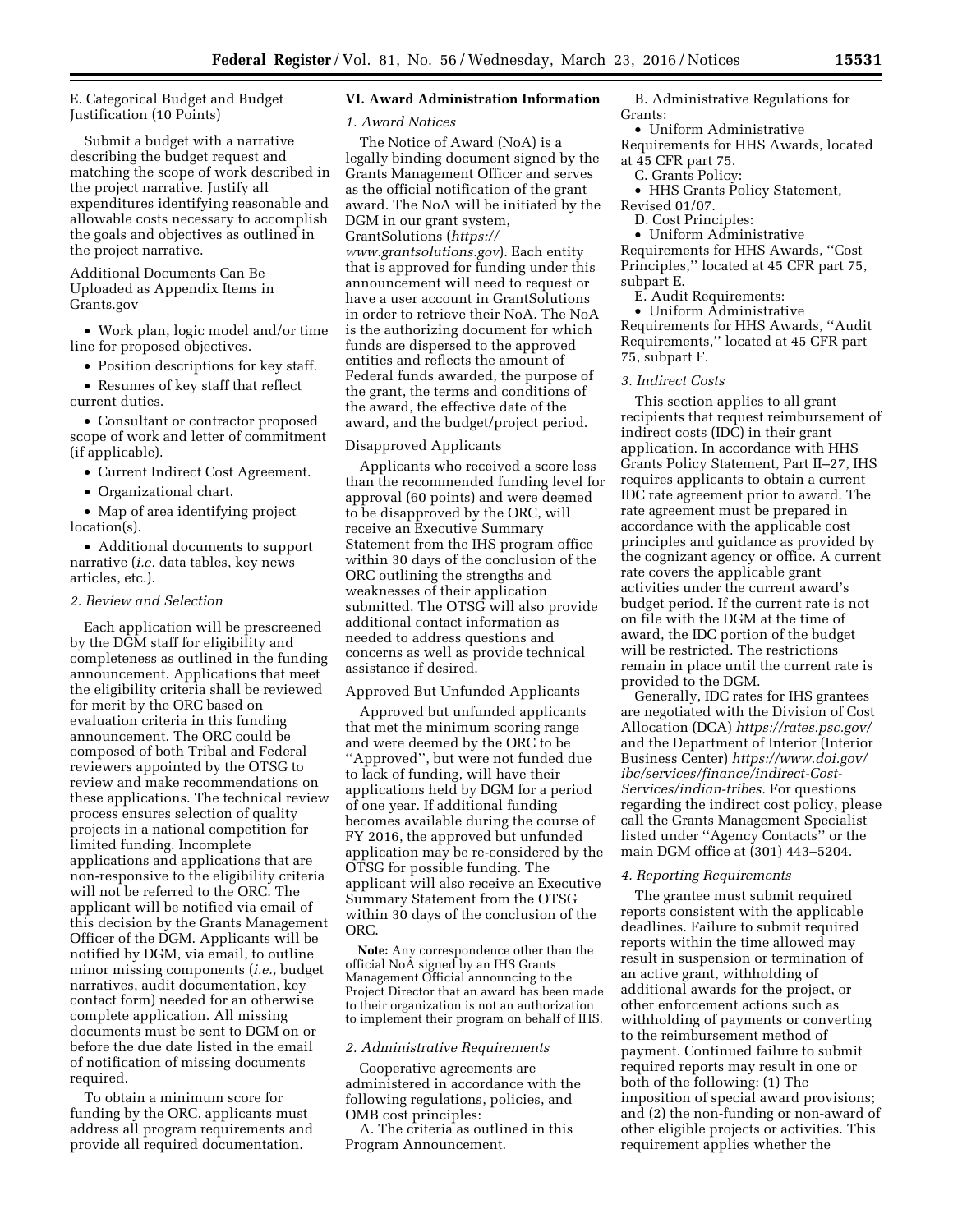delinquency is attributable to the failure of the grantee organization or the individual responsible for preparation of the reports. Per DGM policy, all reports are required to be submitted electronically by attaching them as a ''Grant Note'' in GrantSolutions. Personnel responsible for submitting reports will be required to obtain a login and password for GrantSolutions. Please see the Agency Contacts list in section VII for the systems contact information.

The reporting requirements for this program are noted below.

# A. Progress Reports

Program progress reports are required semi-annually, within 30 days after the budget period ends. These reports must include a brief comparison of actual accomplishments to the goals established for the period, a summary of progress to date or, if applicable, provide sound justification for the lack of progress, and other pertinent information as required. A final report must be submitted within 90 days of expiration of the budget/project period.

# B. Financial Reports

Federal Financial Report FFR (SF– 425), Cash Transaction Reports are due 30 days after the close of every calendar quarter to the Payment Management Services, HHS at *[http://](http://www.dpm.psc.gov) [www.dpm.psc.gov.](http://www.dpm.psc.gov)* It is recommended that the applicant also send a copy of the FFR (SF–425) report to the Grants Management Specialist. Failure to submit timely reports may cause a disruption in timely payments to the organization.

Grantees are responsible and accountable for accurate information being reported on all required reports: The Progress Reports and Federal Financial Report.

C. Federal Sub-Award Reporting System (FSRS)

This award may be subject to the Transparency Act sub-award and executive compensation reporting requirements of 2 CFR part 170.

The Transparency Act requires the OMB to establish a single searchable database, accessible to the public, with information on financial assistance awards made by Federal agencies. The Transparency Act also includes a requirement for recipients of Federal grants to report information about firsttier sub-awards and executive compensation under Federal assistance awards.

IHS has implemented a Term of Award into all IHS Standard Terms and Conditions, NoAs and funding announcements regarding the FSRS

reporting requirement. This IHS Term of Award is applicable to all IHS grant and cooperative agreements issued on or after October 1, 2010, with a \$25,000 sub-award obligation dollar threshold met for any specific reporting period. Additionally, all new (discretionary) IHS awards (where the project period is made up of more than one budget period) and where: (1) The project period start date was October 1, 2010 or after and (2) the primary awardee will have a \$25,000 sub-award obligation dollar threshold during any specific reporting period will be required to address the FSRS reporting. For the full IHS award term implementing this requirement and additional award applicability information, visit the DGM Grants Policy Web site at: *[http://](http://www.ihs.gov/dgm/policytopics/) [www.ihs.gov/dgm/policytopics/.](http://www.ihs.gov/dgm/policytopics/)* 

D. Compliance With Executive Order 13166 Implementation of Services Accessibility Provisions for All Grant Application Packages and Funding Opportunity Announcements

Recipients of federal financial assistance (FFA) from HHS must administer their programs in compliance with federal civil rights law. This means that recipients of HHS funds must ensure equal access to their programs without regard to a person's race, color, national origin, disability, age and, in some circumstances, sex and religion. This includes ensuring your programs are accessible to persons with limited English proficiency. HHS provides guidance to recipients of FFA on meeting their legal obligation to take reasonable steps to provide meaningful access to their programs by persons with limited English proficiency. Please see *[http://www.hhs.gov/civil-rights/for](http://www.hhs.gov/civil-rights/for-individuals/special-topics/limited-english-proficiency/guidance-federal-financial-assistance-recipients-title-VI/)[individuals/special-topics/limited](http://www.hhs.gov/civil-rights/for-individuals/special-topics/limited-english-proficiency/guidance-federal-financial-assistance-recipients-title-VI/)[english-proficiency/guidance-federal](http://www.hhs.gov/civil-rights/for-individuals/special-topics/limited-english-proficiency/guidance-federal-financial-assistance-recipients-title-VI/)[financial-assistance-recipients-title-VI/.](http://www.hhs.gov/civil-rights/for-individuals/special-topics/limited-english-proficiency/guidance-federal-financial-assistance-recipients-title-VI/)* 

The HHS Office for Civil Rights also provides guidance on complying with civil rights laws enforced by HHS. Please see *[http://www.hhs.gov/civil](http://www.hhs.gov/civil-rights/for-individuals/section-1557/index.html)[rights/for-individuals/section-1557/](http://www.hhs.gov/civil-rights/for-individuals/section-1557/index.html) [index.html;](http://www.hhs.gov/civil-rights/for-individuals/section-1557/index.html)* and *[http://www.hhs.gov/](http://www.hhs.gov/civil-rights/index.html) [civil-rights/index.html.](http://www.hhs.gov/civil-rights/index.html)* Recipients of FFA also have specific legal obligations for serving qualified individuals with disabilities. Please see *[http://](http://www.hhs.gov/civil-rights/for-individuals/disability/index.html) [www.hhs.gov/civil-rights/for](http://www.hhs.gov/civil-rights/for-individuals/disability/index.html)[individuals/disability/index.html.](http://www.hhs.gov/civil-rights/for-individuals/disability/index.html)*  Please contact the HHS Office for Civil Rights for more information about obligations and prohibitions under federal civil rights laws at *[http://](http://www.hhs.gov/civil-rights/for-individuals/disability/index.html) [www.hhs.gov/civil-rights/for](http://www.hhs.gov/civil-rights/for-individuals/disability/index.html)[individuals/disability/index.html](http://www.hhs.gov/civil-rights/for-individuals/disability/index.html)* or call 1–800–368–1019 or TDD 1–800–537– 7697. Also note it is an HHS Departmental goal to ensure access to

quality, culturally competent care, including long-term services and supports, for vulnerable populations. For further guidance on providing culturally and linguistically appropriate services, recipients should review the National Standards for Culturally and Linguistically Appropriate Services in Health and Health Care at *[http://](http://minorityhealth.hhs.gov/omh/browse.aspx?lvl=2&lvlid=53) [minorityhealth.hhs.gov/omh/](http://minorityhealth.hhs.gov/omh/browse.aspx?lvl=2&lvlid=53) [browse.aspx?lvl=2&lvlid=53.](http://minorityhealth.hhs.gov/omh/browse.aspx?lvl=2&lvlid=53)* 

Pursuant to 45 CFR 80.3(d), an individual shall not be deemed subjected to discrimination by reason of his/her exclusion from benefits limited by federal law to individuals eligible for benefits and services from the Indian Health Service.

Recipients will be required to sign the HHS–690 Assurance of Compliance form which can be obtained from the following Web site: *[http://www.hhs.gov/](http://www.hhs.gov/sites/default/files/forms/hhs-690.pdf) [sites/default/files/forms/hhs-690.pdf,](http://www.hhs.gov/sites/default/files/forms/hhs-690.pdf)*  and send it directly to the: U.S. Department of Health and Human Services, Office of Civil Rights, 200 Independence Ave. SW., Washington, DC 20201.

E. Federal Awardee Performance and Integrity Information System (FAPIIS)

The IHS is required to review and consider any information about the applicant that is in the Federal Awardee Performance and Integrity Information System (FAPIIS) before making any award in excess of the simplified acquisition threshold (currently \$150,000) over the period of performance. An applicant may review and comment on any information about itself that a federal awarding agency previously entered. IHS will consider any comments by the applicant, in addition to other information in FAPIIS in making a judgment about the applicant's integrity, business ethics, and record of performance under federal awards when completing the review of risk posed by applicants as described in 45 CFR 75.205.

As required by 45 CFR part 75 Appendix XII of the Uniform Guidance, non-federal entities (NFEs) are required to disclose in FAPIIS any information about criminal, civil, and administrative proceedings, and/or affirm that there is no new information to provide. This applies to NFEs that receive federal awards (currently active grants, cooperative agreements, and procurement contracts) greater than \$10,000,000 for any period of time during the period of performance of an award/project.

# Mandatory Disclosure Requirements

As required by 2 CFR part 200 of the Uniform Guidance, and the HHS